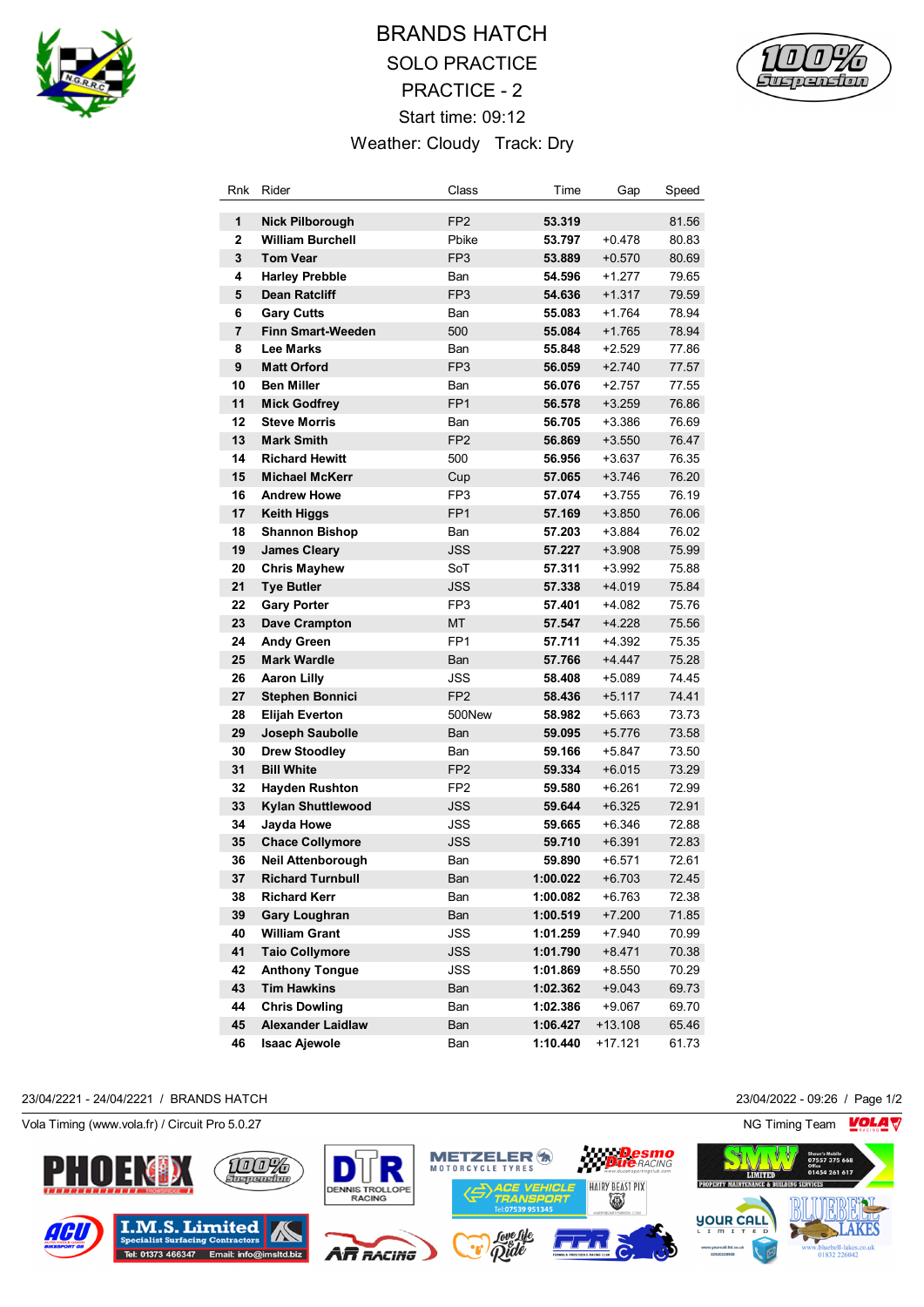BRANDS HATCH SOLO PRACTICE PRACTICE - 2 Start time: 09:12 Weather: Cloudy Track: Dry

**IF YOU ARE ONLY IDENTIFIED BY YOUR TRANSPONDER NUMBER - PLEASE INFORM DENISE**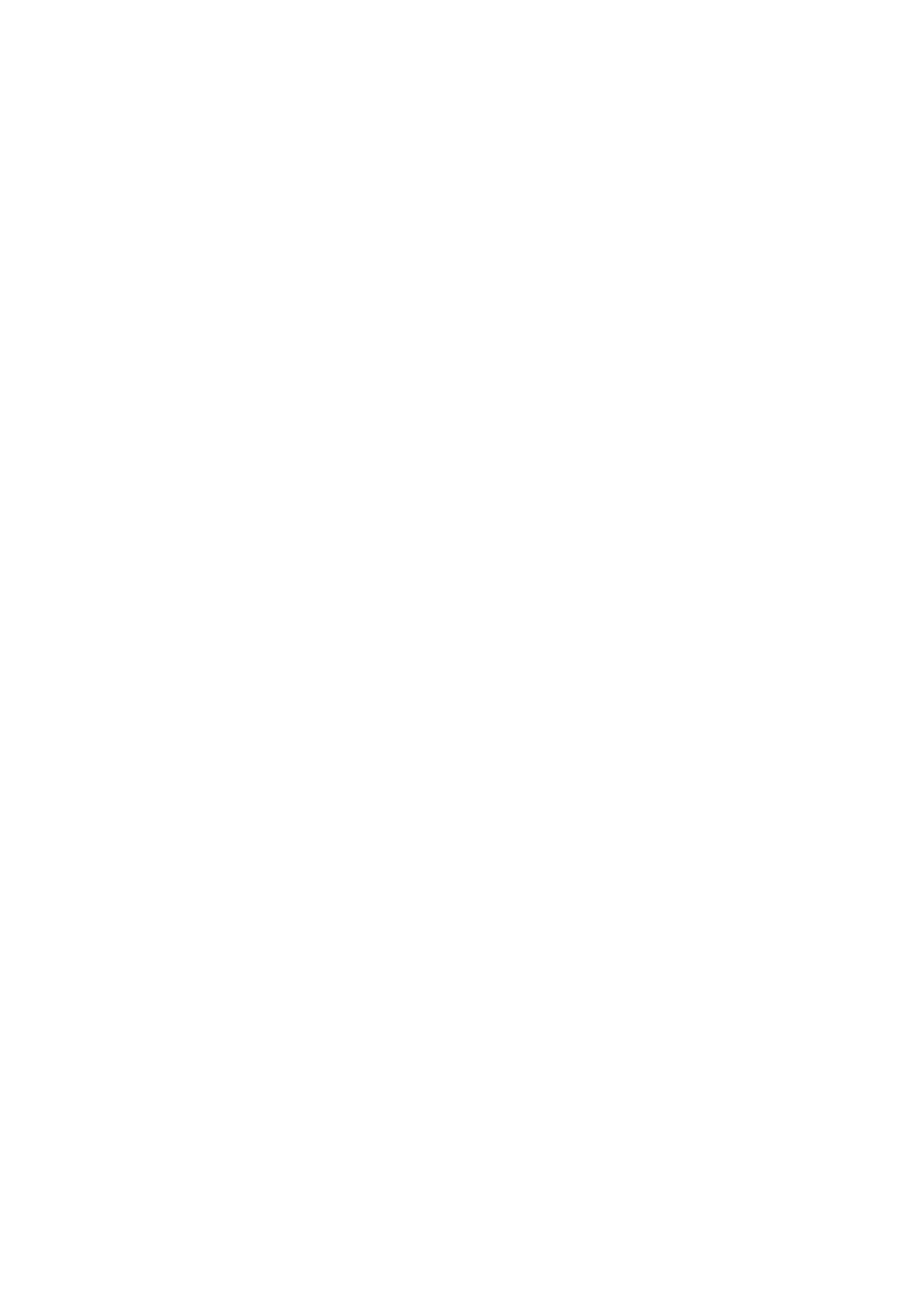### BRANDS HATCH SOLO PRACTICE PRACTICE - 2 LAP TIMES

| Lap           | Time                  |  |  |
|---------------|-----------------------|--|--|
|               |                       |  |  |
|               | <b>FINISH</b>         |  |  |
| 11            | 54.636                |  |  |
|               |                       |  |  |
|               |                       |  |  |
|               | <b>Elijah Everton</b> |  |  |
|               | <b>START</b>          |  |  |
|               |                       |  |  |
| 1             |                       |  |  |
| 2             | 1:02.538              |  |  |
| 3             | 1:00.992              |  |  |
| 4             | 1:00.887              |  |  |
| 5             | 58.982                |  |  |
| 6             | 59.917                |  |  |
| 7             | 1:01.371              |  |  |
| 8             | 59.880                |  |  |
| 9             | 1:00.530              |  |  |
| 10            | 58.997                |  |  |
| <b>FINISH</b> |                       |  |  |

| Finn Smart-Weeden |
|-------------------|
|-------------------|

| <b>START</b>   |        |  |
|----------------|--------|--|
|                |        |  |
| 1              |        |  |
| 2              | 56.795 |  |
| 3              | 55.372 |  |
| 4              | 57.707 |  |
| 5              | 55.084 |  |
| 6              | 58.489 |  |
| $\overline{7}$ | 58.650 |  |
| 8              | 56.346 |  |
| 9              | 56.253 |  |
| 10             | 58.067 |  |
| <b>FINISH</b>  |        |  |
| 11             | 57.541 |  |

| 1I | ı<br>ı<br>ı |
|----|-------------|

| <b>START</b> |               |  |
|--------------|---------------|--|
|              |               |  |
| 1            |               |  |
| 2            | 56.873        |  |
| 3            | 55.605        |  |
| 4            | 55.083        |  |
| 5            | 57.499        |  |
| 6            | 55.816        |  |
| 7            | 55.919        |  |
| 7            |               |  |
|              | <b>FINISH</b> |  |
|              |               |  |

| Gary Porter  |  |
|--------------|--|
| <b>START</b> |  |
|              |  |
|              |  |

| -  |                       |
|----|-----------------------|
| 3  | 1:01.375              |
| 4  | 59.113                |
| 5  | 59.300                |
| 6  | 58.697                |
| 7  | 57.474                |
| 8  | 57.585                |
| 9  | 57.541                |
|    | <b>FINISH</b>         |
| 10 | 57.401                |
|    |                       |
|    |                       |
|    |                       |
|    | <b>Harley Prebble</b> |

Lap Time **1:03.661**

| <b>START</b>  |          |  |
|---------------|----------|--|
|               |          |  |
| 1             |          |  |
| 2             | 56.446   |  |
| 3             | 56.719   |  |
| 4             | 1:52.452 |  |
| 5             | 56.211   |  |
| 6             | 55.470   |  |
| 7             | 55.536   |  |
| 8             | 1:51.688 |  |
| 9             | 54.596   |  |
| <b>FINISH</b> |          |  |

| Hayden Rushton |          |  |
|----------------|----------|--|
| <b>START</b>   |          |  |
|                |          |  |
| 1              |          |  |
| 2              | 1:00.991 |  |
| 3              | 59.913   |  |
| 4              | 59.580   |  |
| 5              | 1:00.185 |  |
| 5              |          |  |
| <b>FINISH</b>  |          |  |
|                |          |  |

| Isaac Ajewole |              |  |
|---------------|--------------|--|
|               | <b>START</b> |  |
|               |              |  |
| 1             |              |  |
| 2             | 1:15.600     |  |
| 3             | 1:13.530     |  |
| 4             | 1:11.116     |  |
| 5             | $1.12$ 145   |  |
| 6             | 1:10.440     |  |
| <b>FINISH</b> |              |  |
|               |              |  |
|               |              |  |
|               |              |  |
| James Cleary  |              |  |
| <b>START</b>  |              |  |

| Lap | Time          |
|-----|---------------|
|     |               |
| 2   | 1:01.426      |
| 3   | 1:00.853      |
| 4   | 58.986        |
| 5   | 1:00.129      |
| 6   | 1:02.072      |
| 7   | 1:00.571      |
| 8   | 57.954        |
| 9   | 57.227        |
|     | <b>FINISH</b> |
| 10  | 59.143        |

|                | Jayda Howe    |
|----------------|---------------|
|                | <b>START</b>  |
|                |               |
| 1              |               |
| 2              | 1:02.065      |
| 3              | 1:01.527      |
| 4              | 1:01.101      |
| 5              | 1:01.250      |
| 6              | 1.01172       |
| $\overline{7}$ | 1:00.746      |
| 8              | 59.665        |
| 9              | 1:00.283      |
| 10             | 1:00.556      |
|                | <b>FINISH</b> |

|                | Joseph Saubolle |
|----------------|-----------------|
|                | <b>START</b>    |
|                |                 |
| 1              |                 |
| 2              | 1:02.485        |
| 3              | 1:03.908        |
| 4              | 1:06.061        |
| 5              | 1:01.363        |
| 6              | 1:01.566        |
| $\overline{7}$ | 1:00.300        |
| 8              | 59.095          |
| 9              | 59 596          |
|                | <b>FINISH</b>   |
| 10             | 1:00.385        |

| Keith Higgs    |              |
|----------------|--------------|
|                | <b>START</b> |
|                |              |
| 1              |              |
| 2              | 1:03.572     |
| 3              | 1:01.846     |
| 4              | 59.178       |
| 5              | 58.774       |
| 6              | 1.01.346     |
| $\overline{7}$ | 57.958       |
| 8              | 57.327       |
| 9              | 57.169       |

23/04/2221 - 24/04/2221 / BRANDS HATCH

Vola Timing (www.vola.fr) / Circuit Pro 5.0.27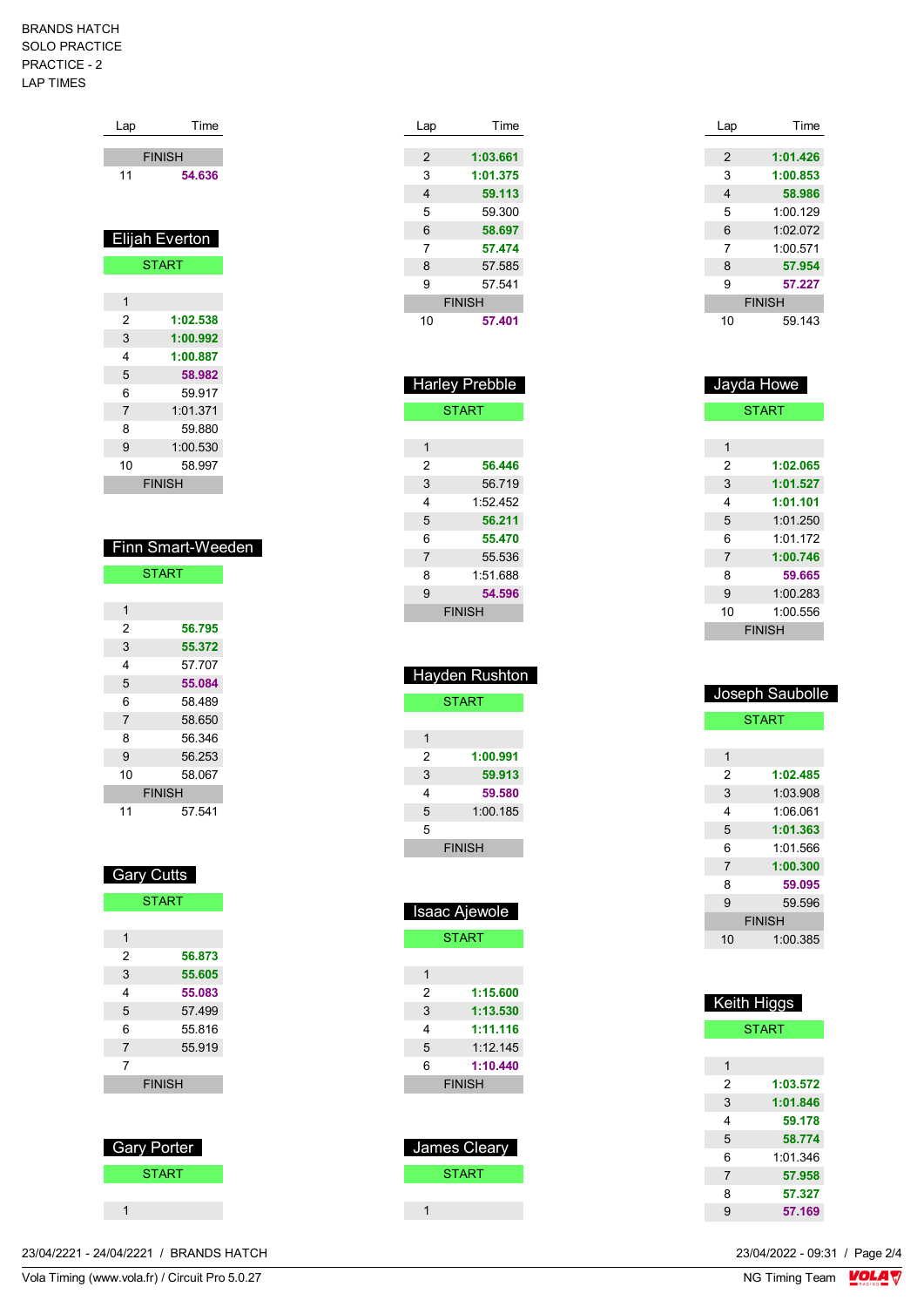### BRANDS HATCH SOLO PRACTICE PRACTICE - 2 LAP TIMES

| Lap | Time              |
|-----|-------------------|
|     |                   |
|     | <b>FINISH</b>     |
| 10  | 1:00.921          |
|     |                   |
|     |                   |
|     | Kylan Shuttlewood |
|     |                   |
|     | <b>START</b>      |
|     |                   |
| 1   |                   |
| 2   | 1:03.039          |
| 3   | 1:03.153          |
| 4   | 1:01.274          |
| 5   | 1:00.113          |
| 6   | 1:00.740          |
| 7   | 1:00.290          |
| 8   | 1:00.517          |

 **59.644** FINISH

| <b>Lee Marks</b> |               |
|------------------|---------------|
|                  | <b>START</b>  |
|                  |               |
| 1                |               |
| 2                | 57.880        |
| 3                | 57.640        |
| 4                | 56.874        |
| 5                | 55.848        |
| 6                | 56.746        |
| 7                | 56.798        |
| 8                | 56.883        |
| 9                | 55.968        |
| 10               | 56.983        |
|                  | <b>FINISH</b> |
| 11               | 57.481        |

| <b>Mark Smith</b> |               |
|-------------------|---------------|
|                   | <b>START</b>  |
|                   |               |
| 1                 |               |
| 2                 | 1:01.122      |
| 3                 | 1:01.873      |
| 4                 | 58.514        |
| 5                 | 58.739        |
| 6                 | 59 643        |
| 7                 | 58.374        |
| 8                 | 57.948        |
| 9                 | 56.869        |
|                   | <b>FINISH</b> |
| 10                | 57.900        |
|                   |               |



VolaSoftControlPdf 23/04/2221 - 24/04/2221 / BRANDS HATCH 23/04/2022 - 09:31 / Page 3/4

| 221 - 24/04/2221 / BRANDS HAT( |
|--------------------------------|

| Lap | Time          |
|-----|---------------|
|     |               |
| 1   |               |
| 2   | 59.459        |
| 3   | 59.858        |
| 4   | 59.462        |
| 5   | 58.135        |
| 6   | 58.021        |
| 7   | 57.902        |
| 8   | 57.766        |
| 9   | 57.883        |
| 10  | 58.296        |
|     | <b>FINISH</b> |
| 11  | 58.499        |

|   | Neil Attenborough     |  |
|---|-----------------------|--|
|   | <b>START</b>          |  |
|   |                       |  |
| 1 |                       |  |
| 2 | 1:00.029              |  |
| 3 | 59.890                |  |
| 4 | 1:00.541              |  |
| 5 | 1.02117               |  |
|   | <b>FINISH</b>         |  |
|   |                       |  |
|   |                       |  |
|   | <b>Richard Hewitt</b> |  |
|   |                       |  |
|   | <b>START</b>          |  |
|   |                       |  |
| 1 |                       |  |
| 2 | 59.136                |  |

| 2 | 59.136        |  |
|---|---------------|--|
| 3 | 58.650        |  |
| 4 | 58.537        |  |
| 5 | 56.956        |  |
| 6 | 58.001        |  |
| 6 |               |  |
|   | <b>FINISH</b> |  |

|    | <b>Richard Kerr</b> |
|----|---------------------|
|    | <b>START</b>        |
|    |                     |
| 1  |                     |
| 2  | 1:02.675            |
| 3  | 1:02.955            |
| 4  | 1:02.215            |
| 5  | 1:01.506            |
| 6  | 1:03:177            |
| 7  | 1:00.082            |
| 8  | 1:00.156            |
| 9  | 1:01.167            |
|    | <b>FINISH</b>       |
| 10 | 1:01.380            |
|    |                     |

| <b>Richard Turnbull</b> |  |
|-------------------------|--|
| START                   |  |

| Lap | Time          |
|-----|---------------|
|     |               |
|     |               |
| 1   |               |
| 2   | 1:03.774      |
| 3   | 1:04 460      |
| 4   | 1:01.569      |
| 5   | 1:02.327      |
| 6   | 1:03.440      |
| 7   | 1:00.022      |
| 8   | 1:00.343      |
| 9   | 1:00.787      |
|     | <b>FINISH</b> |
| 10  | 1:01.642      |

| <b>Shannon Bishop</b> |        |  |  |  |
|-----------------------|--------|--|--|--|
| <b>START</b>          |        |  |  |  |
|                       |        |  |  |  |
| 1                     |        |  |  |  |
| 2                     | 59.833 |  |  |  |
| 3                     | 59.435 |  |  |  |
| 4                     | 59.093 |  |  |  |
| 5                     | 58.680 |  |  |  |
| 6                     | 58.614 |  |  |  |
| 7                     | 57.860 |  |  |  |
| 8                     | 57.604 |  |  |  |
| 9                     | 58.216 |  |  |  |
| 10                    | 57.203 |  |  |  |
| <b>FINISH</b>         |        |  |  |  |

| <b>Steve Morris</b> |          |  |  |
|---------------------|----------|--|--|
| <b>START</b>        |          |  |  |
|                     |          |  |  |
| 1                   |          |  |  |
| 2                   | 57.886   |  |  |
| 3                   | 58.457   |  |  |
| 4                   | 58.051   |  |  |
| 5                   | 57.787   |  |  |
| 6                   | 57.300   |  |  |
| $\overline{7}$      | 1:00.150 |  |  |
| 8                   | 56.705   |  |  |
| 9                   | 56.892   |  |  |
| 10                  | 57.263   |  |  |
| FINISH              |          |  |  |

| <b>Tim Hawkins</b> |          |  |  |  |
|--------------------|----------|--|--|--|
| <b>START</b>       |          |  |  |  |
|                    |          |  |  |  |
| 1                  |          |  |  |  |
| 2                  | 1:02.595 |  |  |  |
| 3                  | 1.04200  |  |  |  |
| 4                  | 1:02.587 |  |  |  |
| 5                  | 1.02989  |  |  |  |
| 6                  | 1:04.963 |  |  |  |
| 7                  | 1:02.362 |  |  |  |